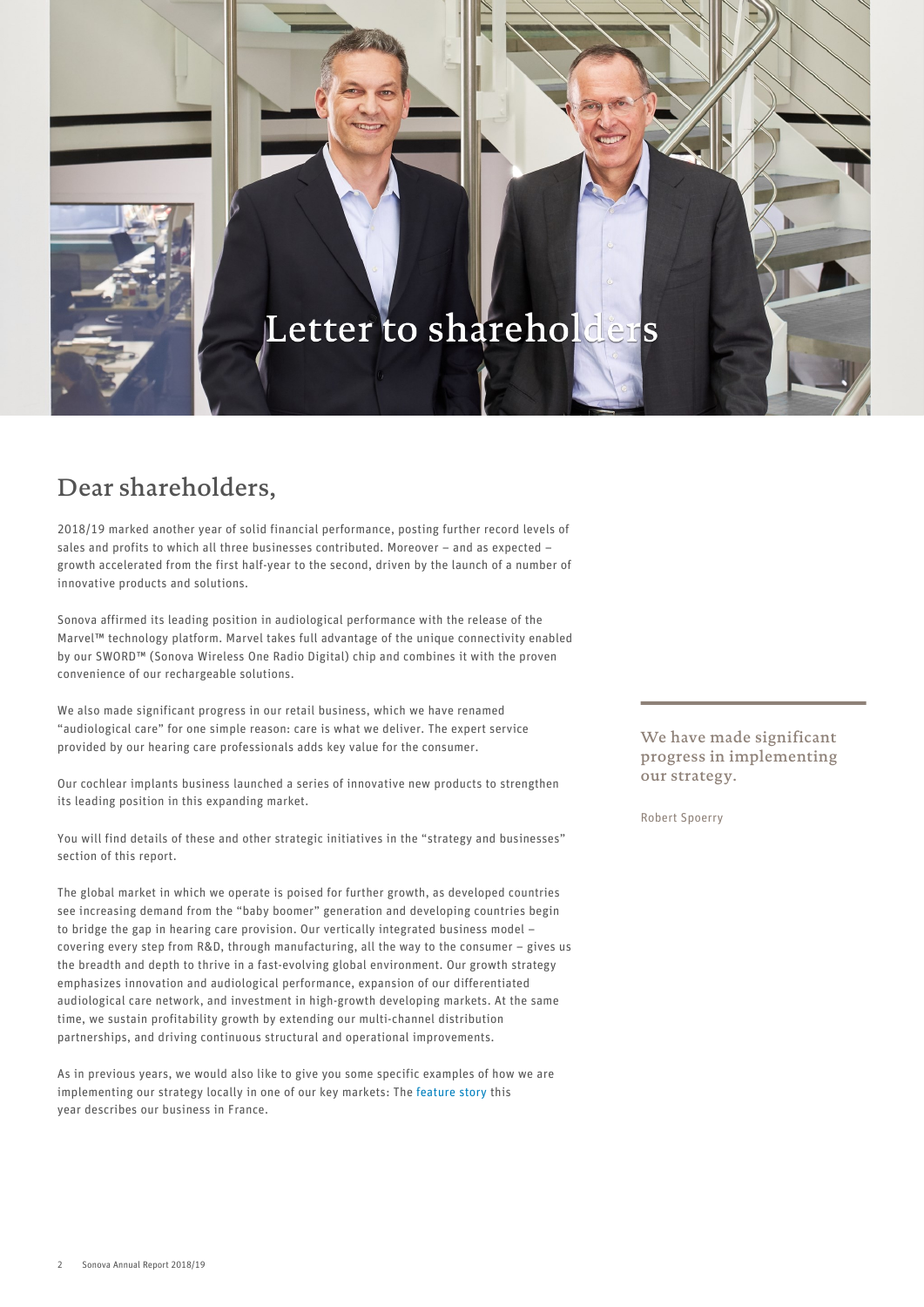Success combines clear strategy with effective execution, and both depend on employee engagement. We already have a strong tradition of innovation and consumer awareness, and we are building on this to foster a company culture, where growth mindedness, commercial execution, collaboration, and personal initiative are key. This year we conducted our first global employee survey, HearMe; around 90% of employees participated, providing valuable information about ways we can boost collaboration across the Group. The first resulting initiatives have already been implemented, aiming to release untapped potential, identify key drivers of employee engagement, encourage effective leadership at all levels, and thus stimulate professional growth and business success.

#### Hearing instruments segment

The hearing instruments segment saw a further rise in sales of 3.9% in local currencies; the increase was driven by organic growth, while the net impact of acquisitions and divestments made at the beginning of the year slightly reduced growth. Both the hearing instruments and audiological care businesses contributed to sales growth.

A key highlight in the hearing instruments business was the launch of the Phonak Marvel product platform, which helped to accelerate sales growth in the second half-year. Marvel delivers exceptional sound quality from the first  $fit<sup>1</sup>$  – hence our slogan, "Love at first sound" – while improving speech understanding in the most difficult listening situations. It benefits from new connectivity solutions, further exploiting the capabilities of our SWORD chip: Consumers can make hands-free phone calls, stream music from electronic devices, and benefit from a wide range of life-enhancing apps. Combined with our proven rechargeable technology, the new platform is a true multifunctional marvel. The market reaction is very positive, reflecting the step-change that Marvel represents in the lives of consumers.

The audiological care business also contributed strongly to positive results this year. The highly-trained hearing care professionals in our international network deliver advanced audiological services and form an integral part of Sonova's strategy to expand direct consumer access. We have now completed the integration of AudioNova and created a strong platform for future growth.

We successfully addressed the challenges we faced in individual markets such as the US and Netherlands. In the US, we streamlined and reconfigured our store network with a bigger focus on the Sun Belt, where our highest consumer concentration is found. In the Netherlands, we optimized our store network while simultaneously introducing a new flagship store concept. This year's same-store sales growth in both markets confirmed the success of these initiatives. We have also made good use of our strongest brand by introducing Phonak Marvel throughout our own global network and supporting the launch with dedicated marketing campaigns, including television advertising.

#### Cochlear implants segment

Our cochlear implants segment generated another year of solid growth, with sales up 6.3% in local currencies. Much of this rise was from new system sales, which is a reliable indicator of the competitiveness of our product range. We also made significant progress in profitability.

Advanced Bionics further expanded its range of implants this year with the launch of its HiRes™ Ultra 3D cochlear implant, which features an innovative magnet design that allows cochlear implant recipients to undergo MRI scans without the need to surgically remove the magnet. This gives our recipients peace of mind and ensures that they can enjoy uninterrupted hearing if they need to go through this medical procedure.

<sup>1</sup> Breakthroughs like Marvel reinforce our position as an innovation leader.

Arnd Kaldowski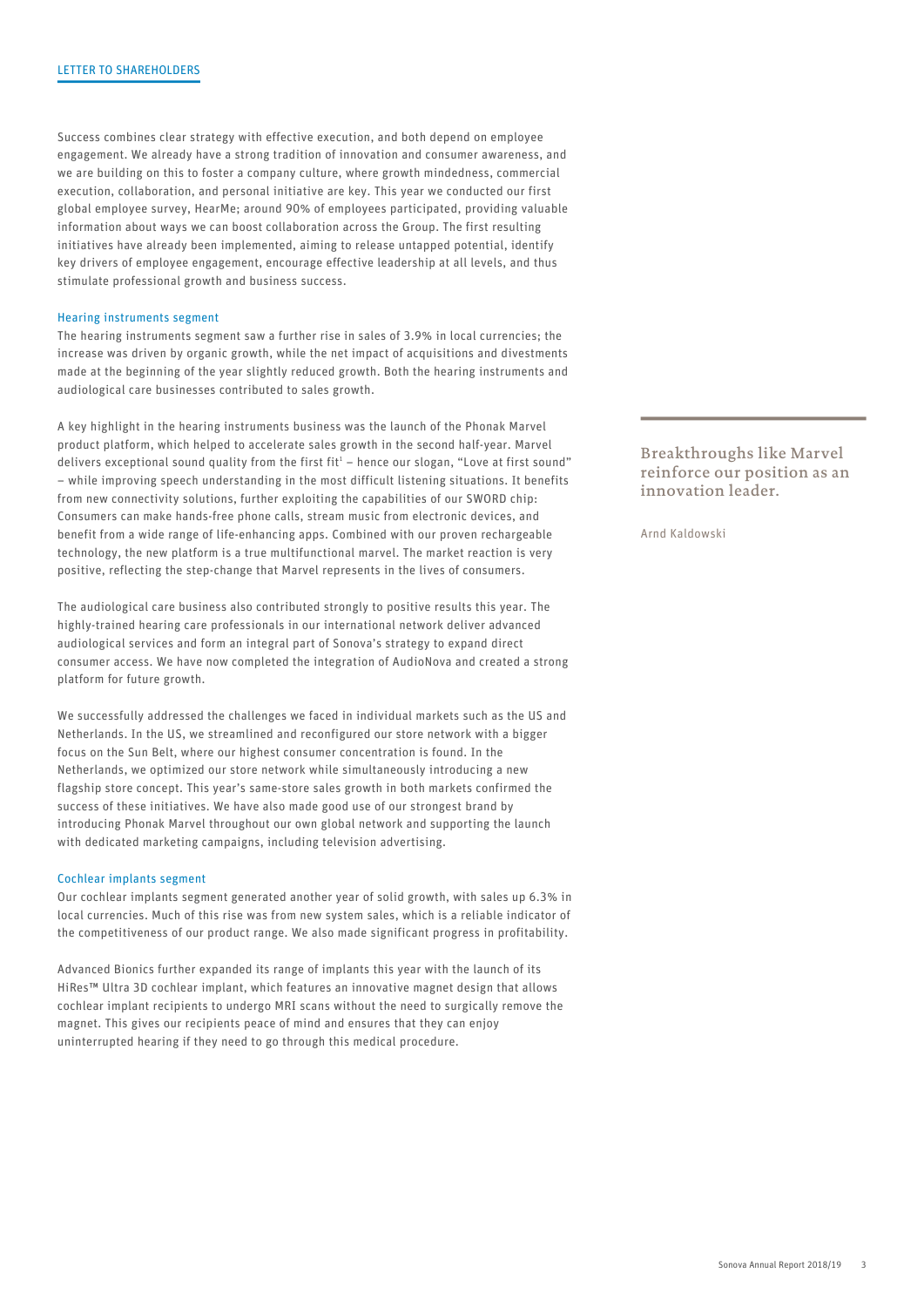In March 2019, Advanced Bionics introduced cochlear implant recipients to the universal direct connectivity made possible by Sonova's SWORD chip, once again highlighting the synergies between our businesses. We have further expanded our global partnerships with hearing care professionals (including those in our own audiological care business) and cochlear implant clinics to identify potential candidates for an implant solution among current hearing aid users and to manage their transition from hearing aids to the new experience of an implant.

# Financial highlights

The Group's consolidated sales for the year were CHF 2,763.2million, a rise of 4.4% in Swiss francs and 4.1% in local currencies. The increase was driven by organic growth, while the net impact of acquisitions and previously announced divestments slightly reduced growth. As expected, growth accelerated from the first half-year to the second, driven by new product introductions.

Towards the end of the financial year, Sonova announced steps to further improve its local operating structure in the UK, Germany, and Canada, streamlining the supply chain. The measures resulted in restructuring costs of CHF 11 million in the 2018/19 financial year, and are expected to lead to annual costs savings of around CHF 7 million once fully implemented. Adjusted for these costs, operating profit before acquisition-related amortization (EBITA) reached CHF 594.0 million, up 6.7% in local currencies (compared to the adjusted EBITA for 2017/18). Reported EBITA was CHF 582.5 million and reported earnings per share (EPS) reached CHF 6.98 (2017/18: CHF 6.13). The adjusted EPS was up 11.7% to CHF 7.11.

The Group achieved a stable cash flow. Net debt stands at CHF 253.9 million, and the balance sheet remains strong with a net debt/EBITDA ratio of 0.4.

#### Total shareholder return strategy

In October 2018, Sonova initiated a new share buyback program of up to CHF 1.5 billion, which will run for up to 36 months. The shares are repurchased for purposes of cancellation. In the event of an attractive larger acquisition opportunity, the program can be suspended or amended. In addition, the Board of Directors proposes a dividend of CHF 2.90 per share, an increase of 11.5% and representing an adjusted payout ratio of 41%. Our total shareholder return strategy, consisting of significant dividends and a steady share buyback program, is based on our confidence in Sonova's future cash generating capacity.

# Corporate responsibility

Creating sustainable value for all our stakeholders and doing business responsibly are permanent elements of Sonova's corporate strategy. Our innovation and broad range of solutions create value for consumers and enable us to offer a path to better hearing for people around the world; this is why we continue to invest significantly in R&D. Of equal importance to us is that we continuously invest in the development of our employees and partners.

These efforts, along with our continuing pledge to apply eco-efficient practices across all our activities, have once again been recognized through our inclusion in the Dow Jones Sustainability and FTSE4Good Global indices for 2018. Our first-time selection to the Bloomberg Gender-Equality Index shows that our commitment to equality and a comprehensive diversity and inclusion strategy is bearing fruit.

The Hear the World Foundation, a key pillar of Sonova's social engagement, has supported people with hearing loss, especially disadvantaged children in developing countries, for more than twelve years. This year the foundation provided funding, hearing aid technology, and expertise for 23 projects, including in Peru assessing the hearing of over 20,000 children, fitting hearing aids, and training 50 speech therapy students to become audiology technicians.